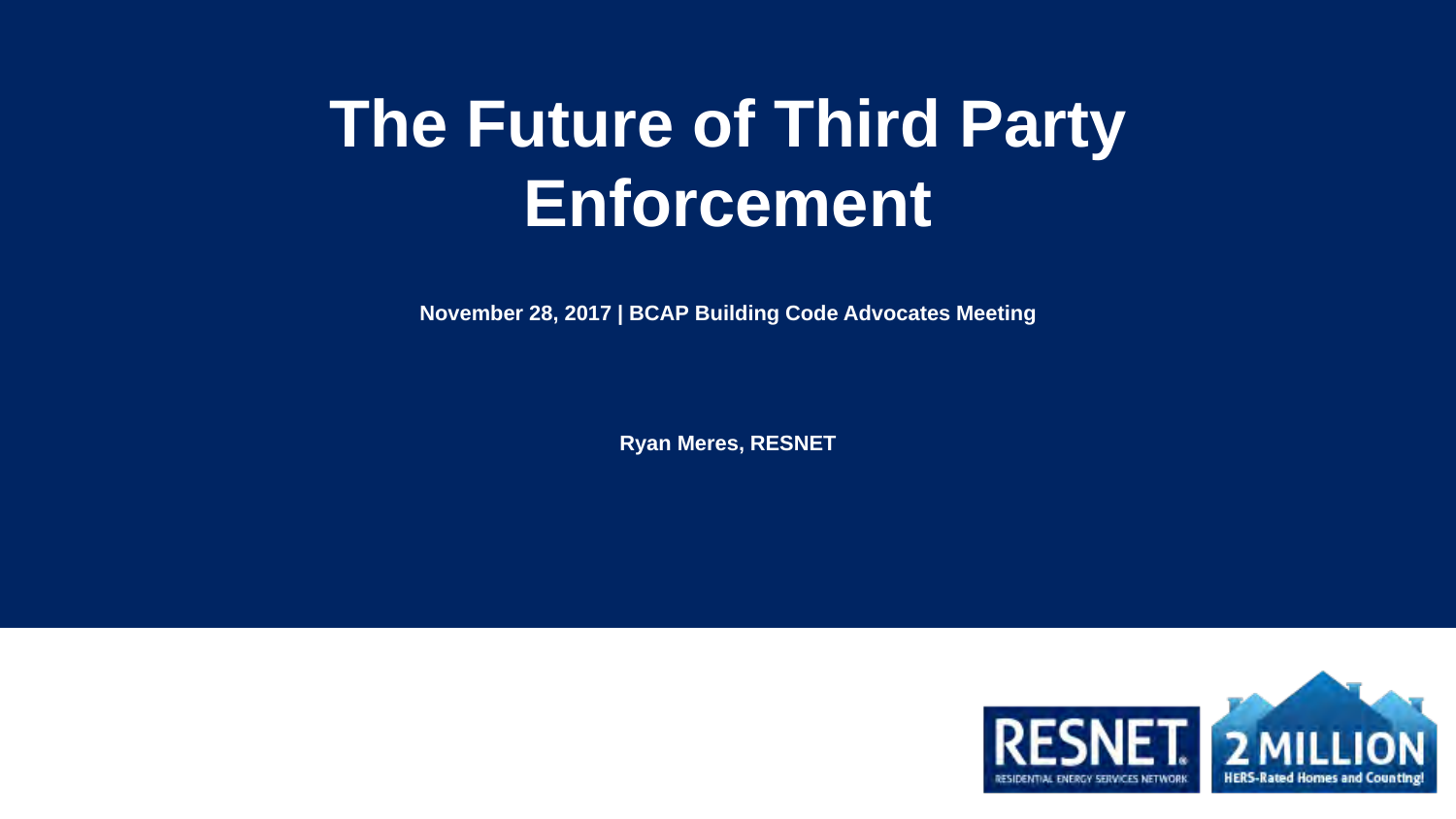## **Agenda**

- Background on special inspections
- Why use third parties for IECC compliance?
- Who are third party specialists?
- What roles do they play?
- What is the role of HERS Raters?
- What impact does ERI have?
- What does the future hold?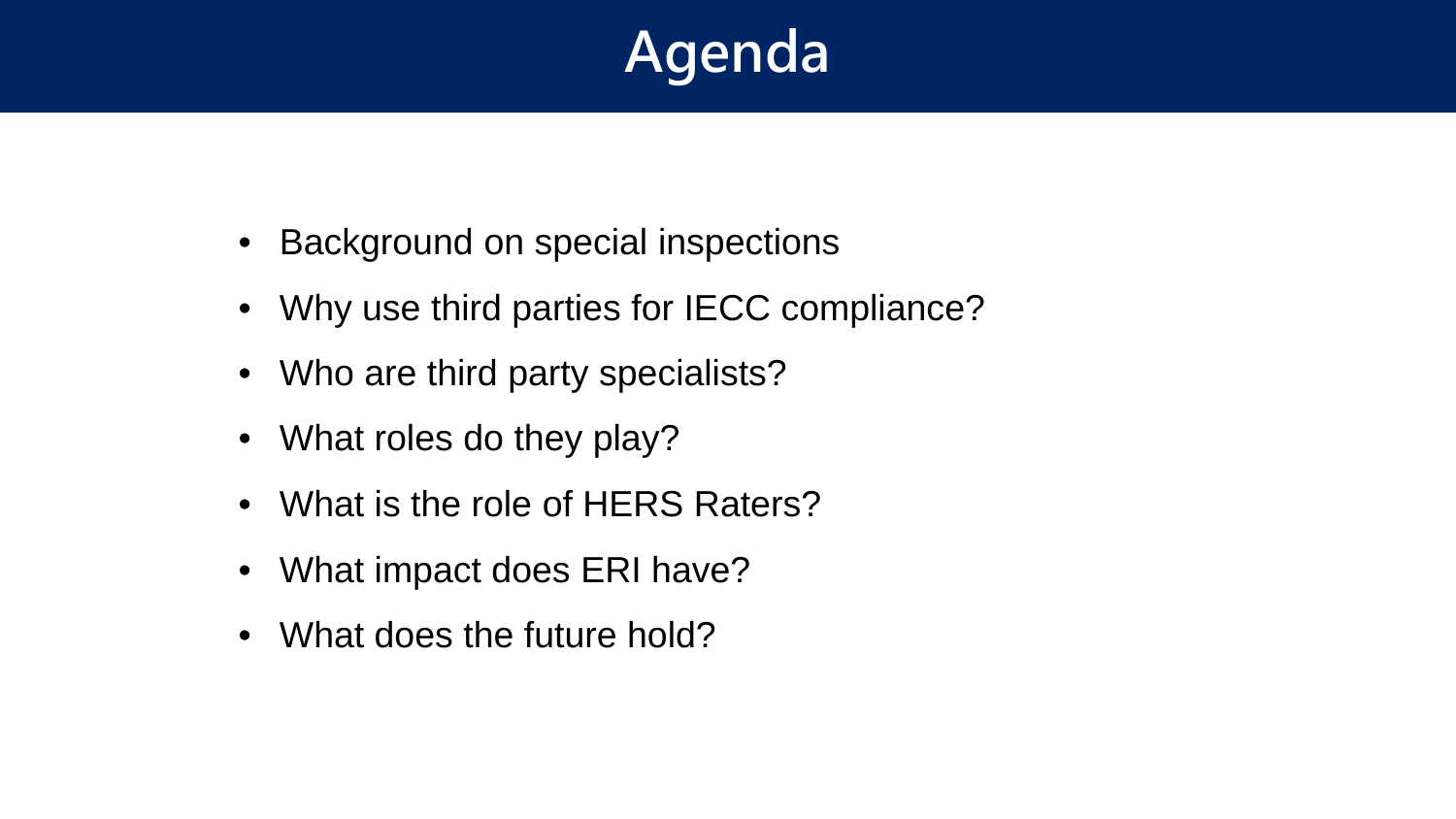## **Third party inspections and testing aren't new to the codes!**

#### **IBC Chapter 17-Special Inspections and Tests**

- Included in 1961 ICBO and UBC
- Result of major building failures
- Gained momentum after 2000 IBC

*Approved Agency* required to inspect/test:

- Structural steel
- Concrete construction
- Seismic resistance
- Wind-resisting components
- Soils
- Fire-resistant coatings
- Many reference standards to define requirements

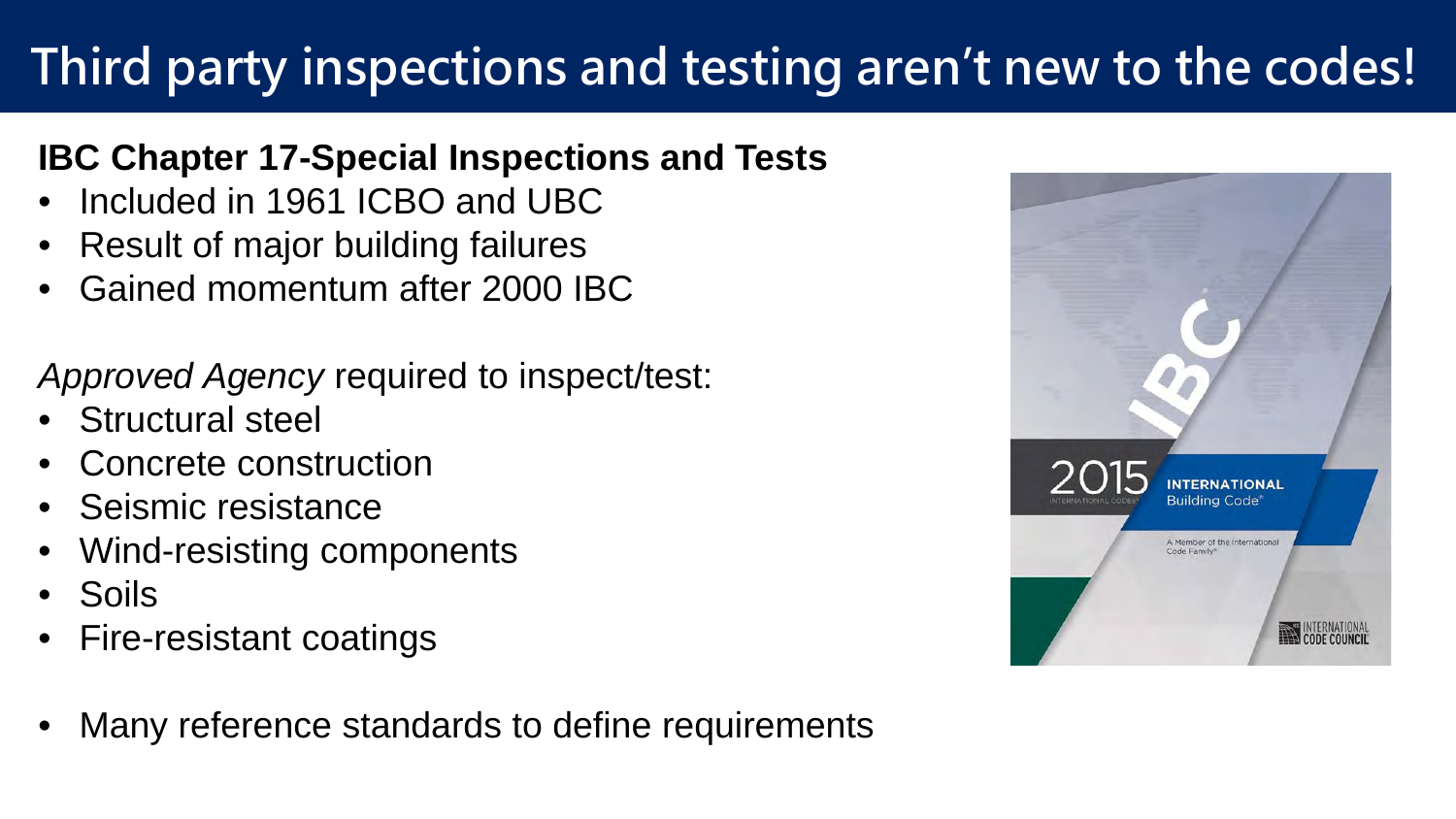## **Why Use Third Parties for IECC?**

- Increasing builder and consumer demand for EE
- Aging code official workforce
- More testing and inspection requirements
- A qualified and professional workforce exists

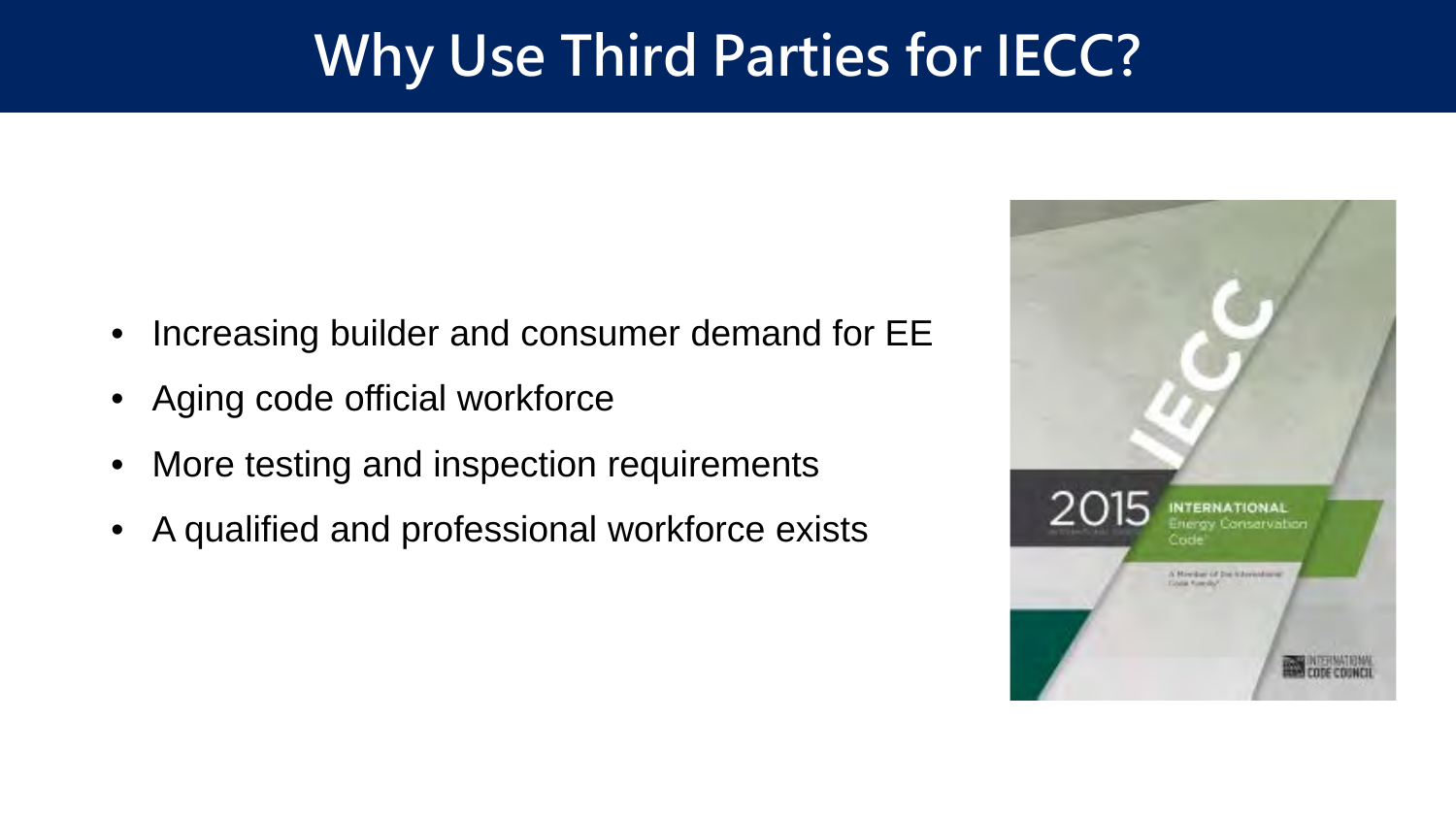## **Increasing Builder and Consumer Demand**

- Tide is turning for energy efficiency, indoor air quality, healthy homes
- Consumer awareness of EE benefits is driving more demand
- Builders turning to certification programs to meet demand
- Nearly a quarter of all new homes receive a HERS Rating





0.5

 $0.4$ 

 $0.3$ 

 $0.2$ 

 $0.1$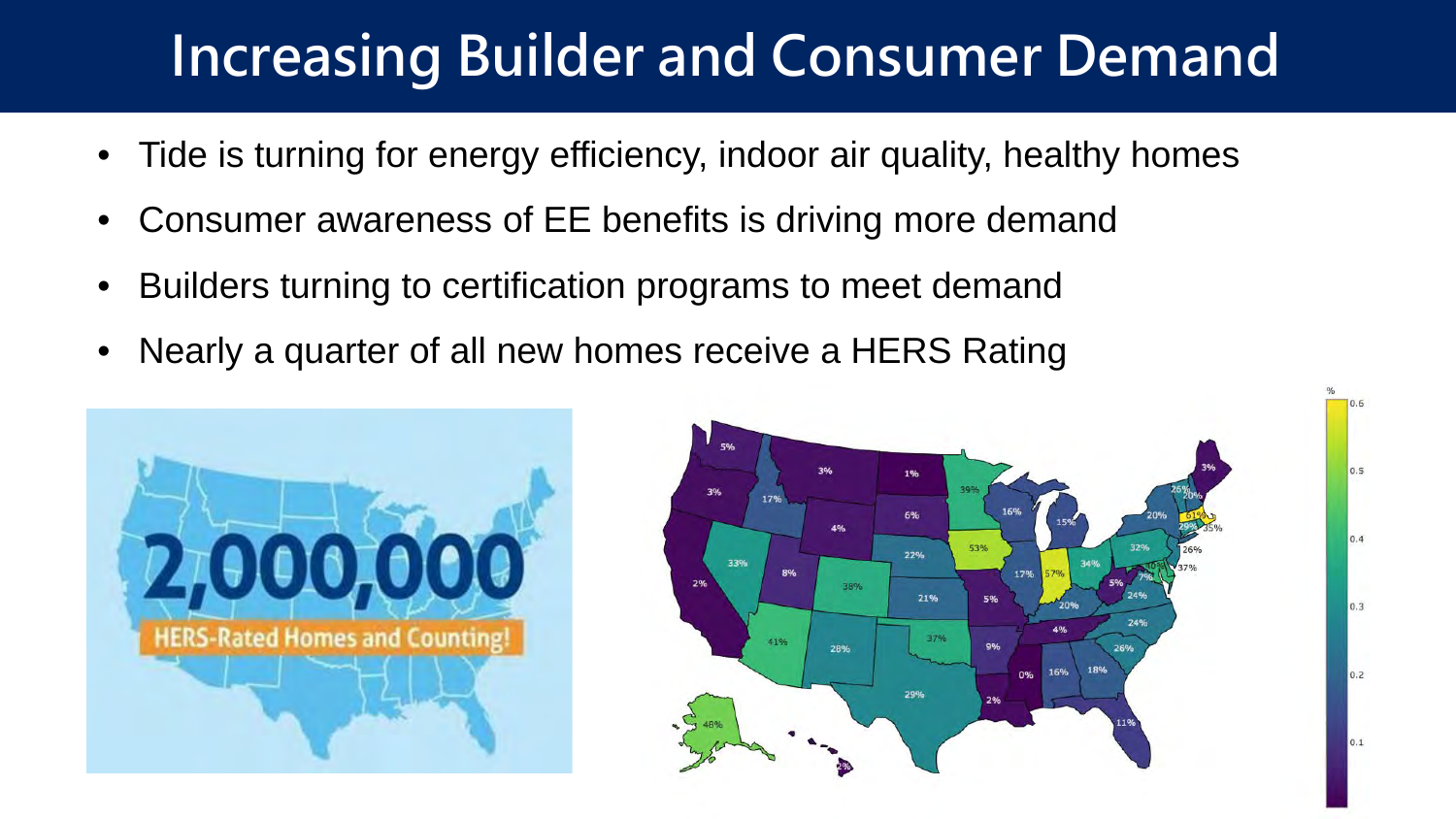## **Aging Code Official Workforce**



Code officials are leaving the workforce and few are filling their ranks.

Local Code Officials:

**80%** will retire in less than 15 years

**30%** will retire in less than 5 years

**3%** are younger than 35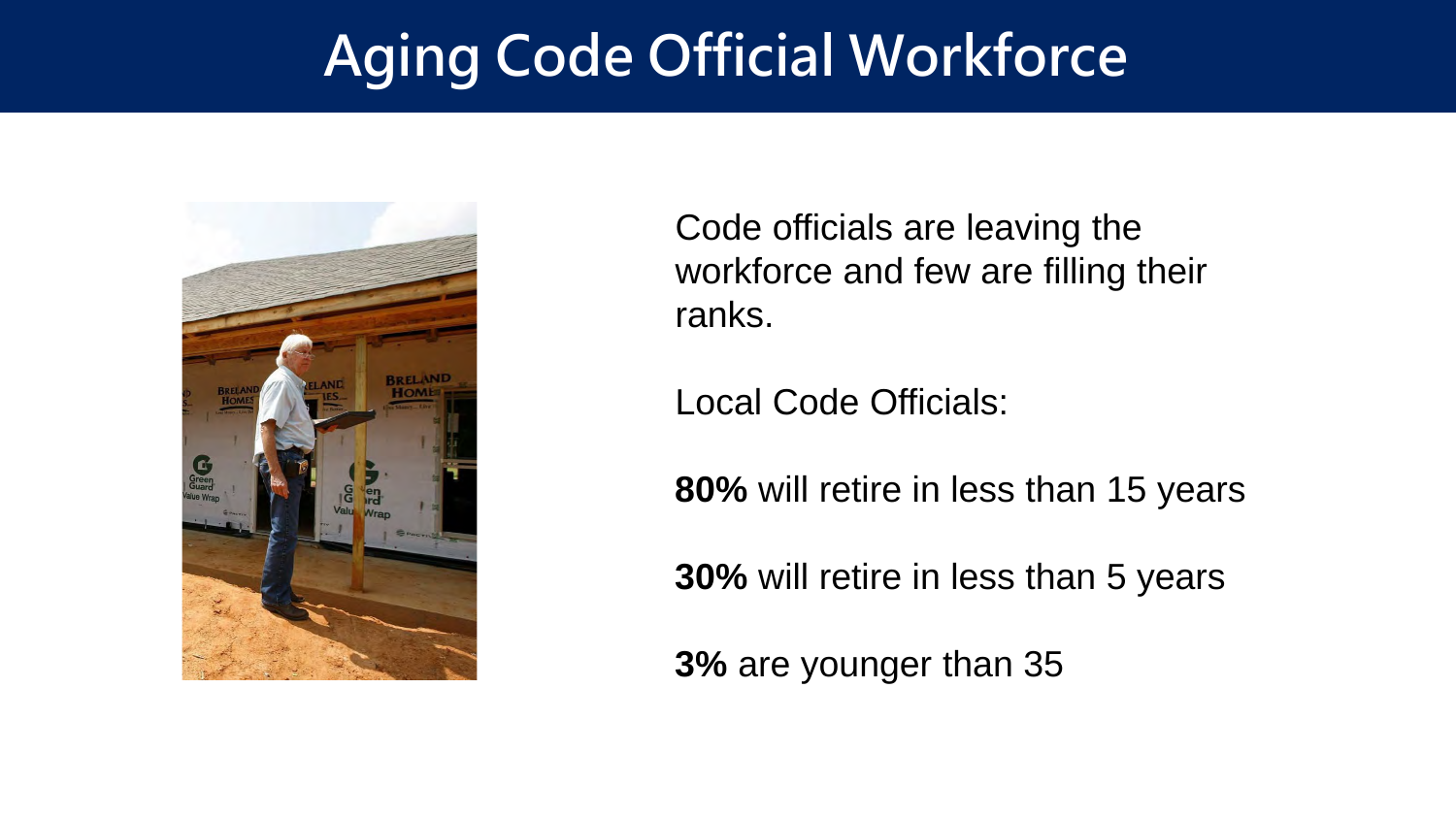## **More Testing and Inspection Requirements**









| <b>Duct Testing?</b>            | Mandatory | Mandatory | Mandatory                  | Mandatory                                       |
|---------------------------------|-----------|-----------|----------------------------|-------------------------------------------------|
| <b>Envelope Testing?</b>        | Optional  | Mandatory | Mandatory                  | Mandatory                                       |
| Duct Test Ref. Std.?            | <b>No</b> | <b>No</b> | No.                        | <b>No</b>                                       |
| <b>Envelope Test Ref. Std.?</b> | <b>No</b> | <b>No</b> | Yes, ASTM E779 or<br>E1827 | Yes, ASTM E779 or<br>E1827 or<br>RESNET/ICC 380 |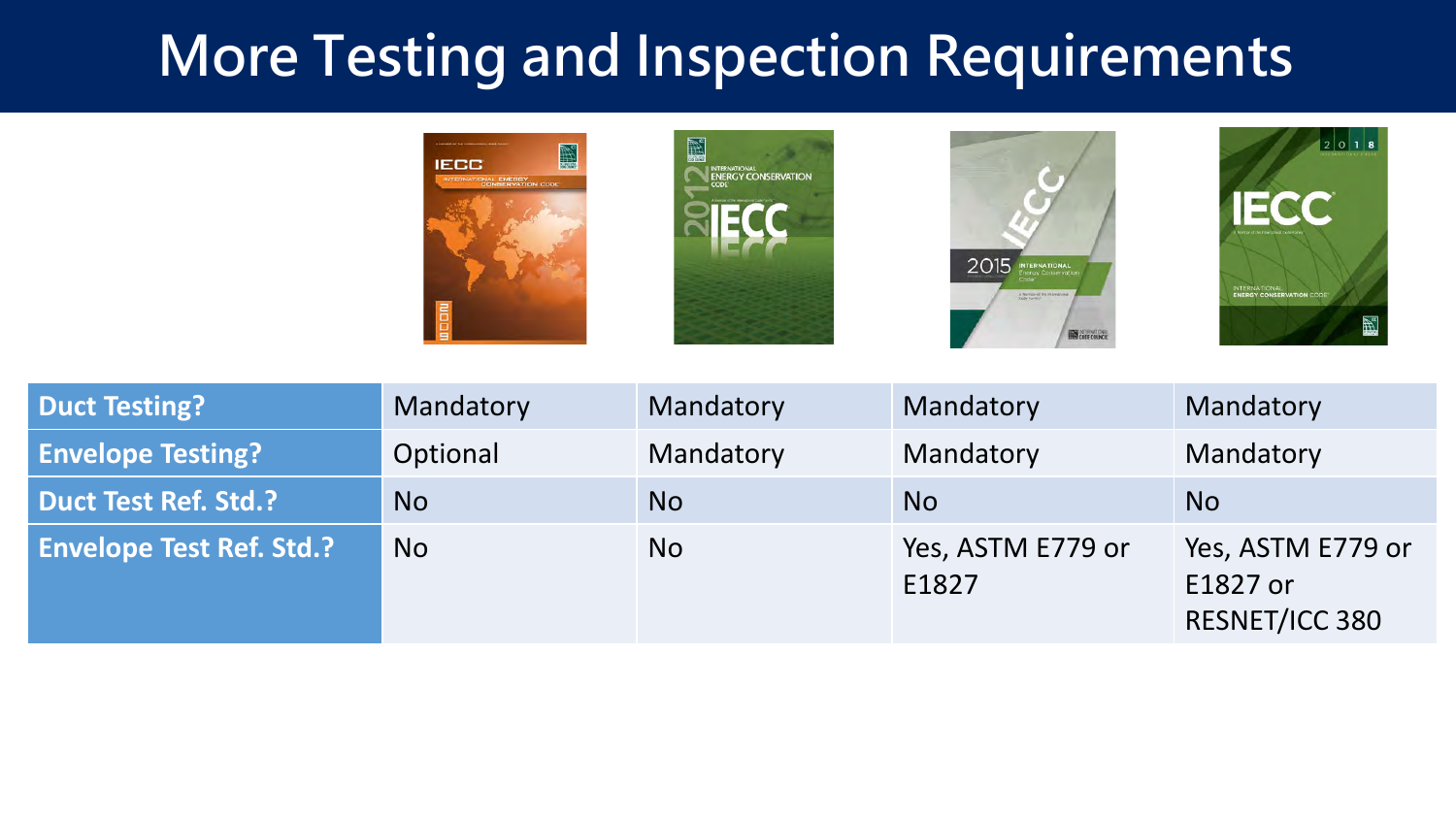## **Qualified, Professional Workforce**

Certified HERS Raters by State

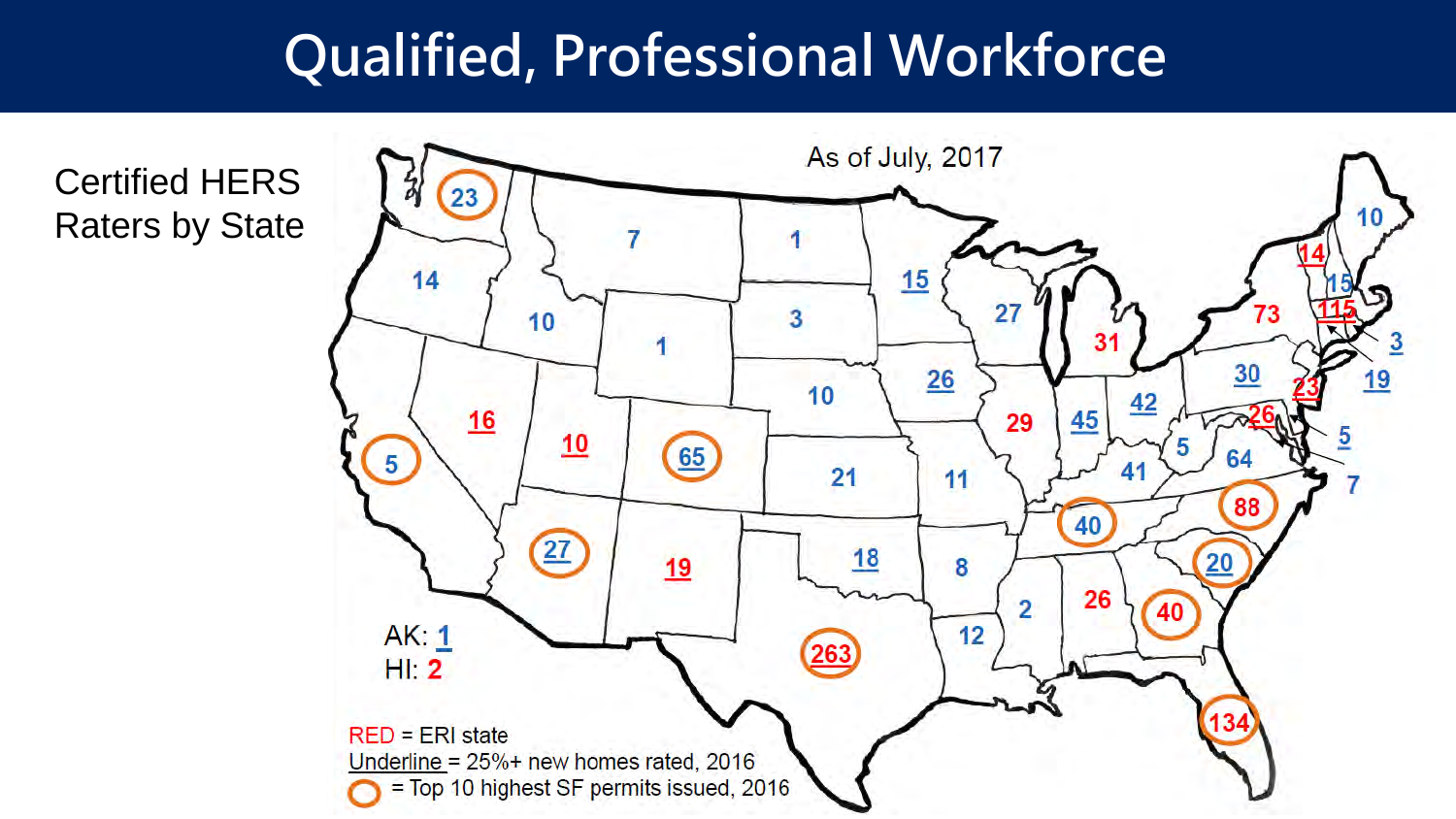#### **Potential Third Party Specialists**

- Duct and Envelope Tightness Verifiers
- HERS Raters
- BPI Building Analysts
- Architects and Engineers









**CERTIFIED PROFESSIONAL**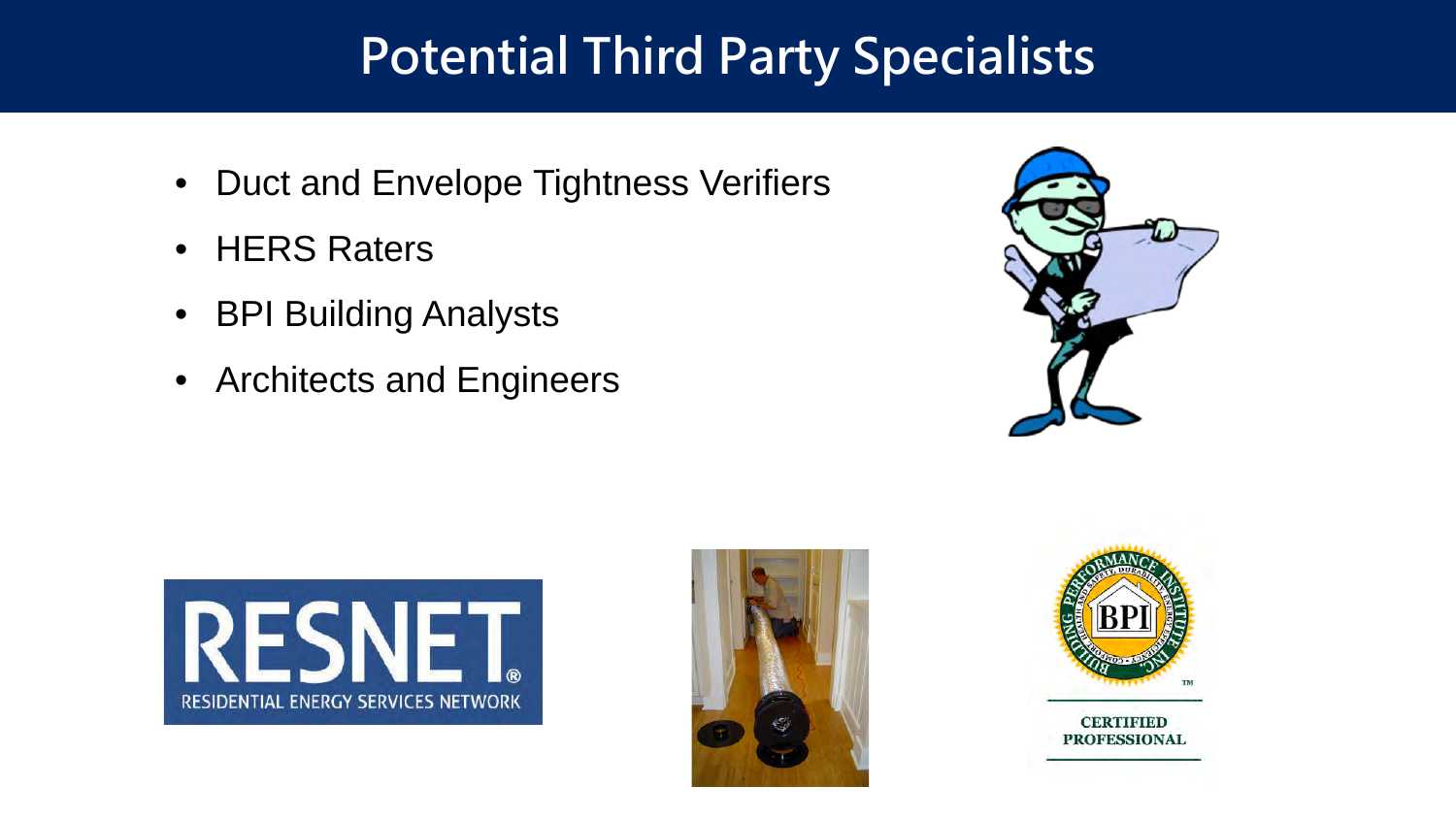### **Third Party Roles**

- Plan Review
- Duct and Envelope Tightness Testing
- Energy Rating Index Compliance Verification
- Performance Path Energy Modeling
- System commissioning
- Pre-drywall inspection
- Manual J load calcs

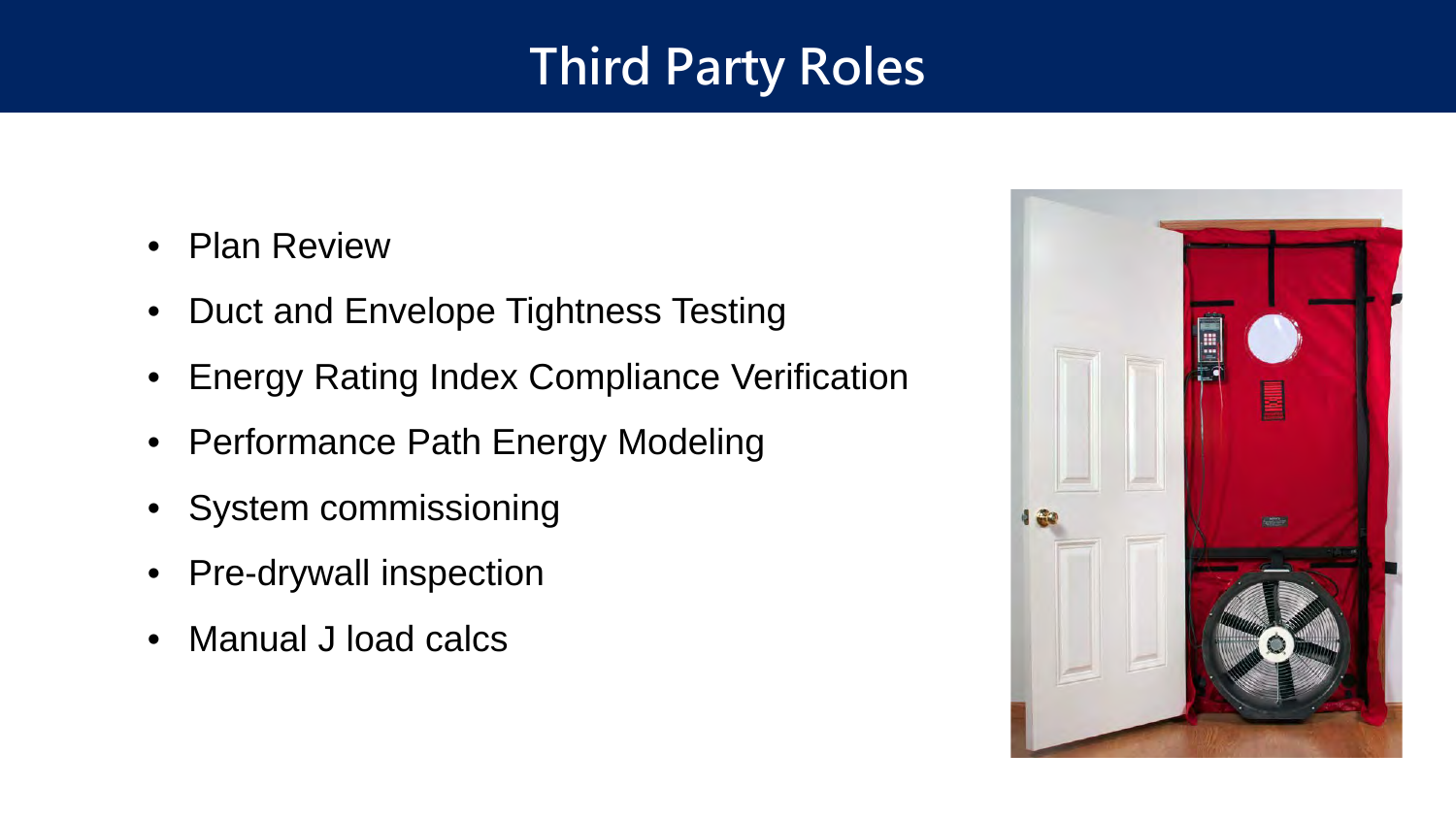## **Role for HERS Raters**

- Many Raters already providing code compliance services
- Have relationships with builders
- ERI compliance verification
- Duct and envelope leakage testing
- Pre-drywall inspection
- Manual J load calcs
- REScheck and prescriptive compliance

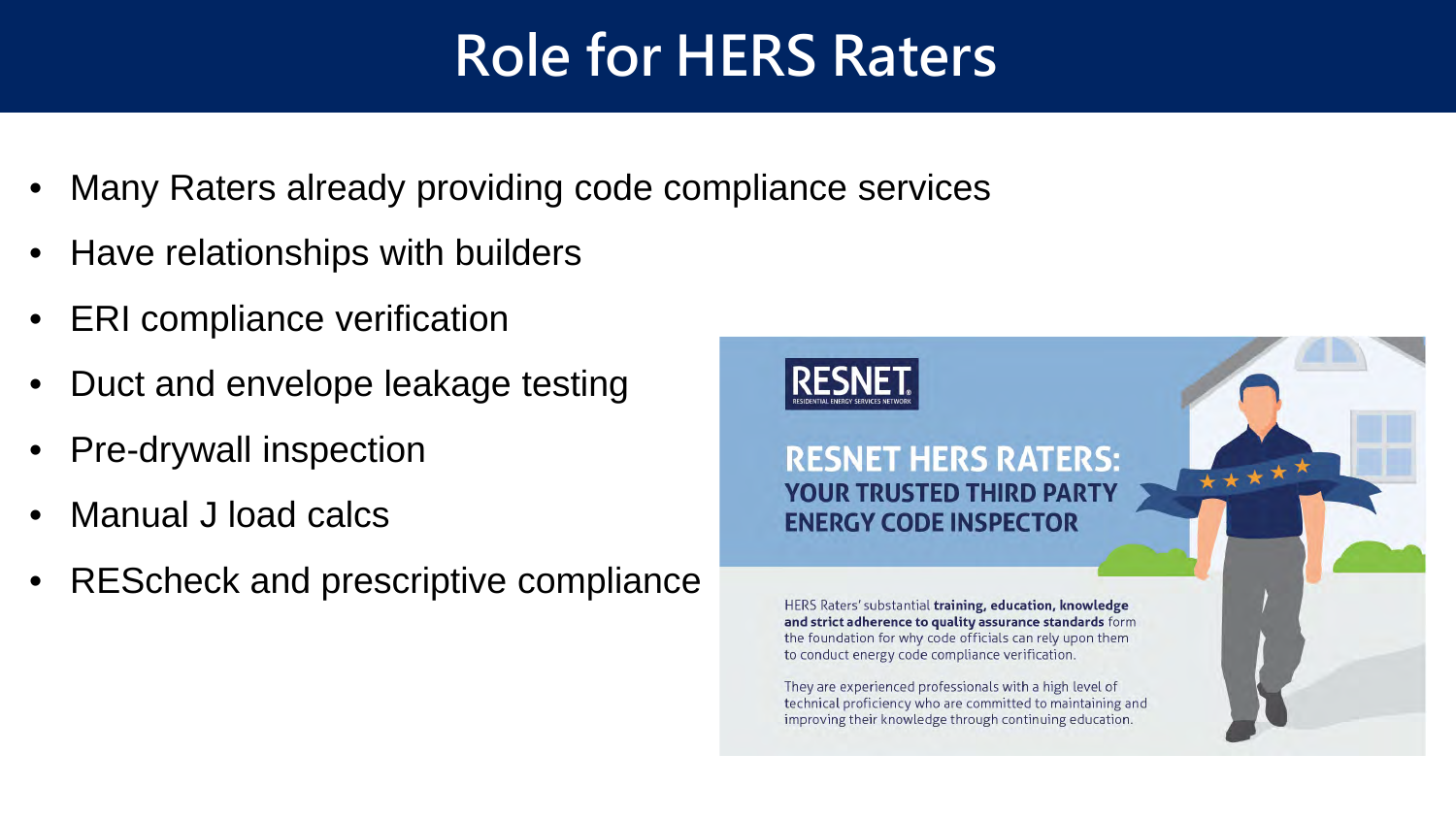## **Energy Rating Index Path**

- First included in 2015 IECC.
- Also in 2018 IECC and based on ANSI/RESNET/ICC Standard 301
- Requires verification by an approved third party (only compliance path to do so)
- Where a HERS Rating is used to demonstrate compliance, work is subject to RESNET QA protocols.





| <b>Climate</b>          | <b>2015 IECC</b> | <b>2018 IECC</b> |
|-------------------------|------------------|------------------|
| <b>Zone</b>             |                  |                  |
| 1                       | 52               | 57               |
| $\overline{2}$          | 52               | 57               |
| $\overline{\mathbf{3}}$ | 51               | 57               |
| 4                       | 54               | 62               |
| 5                       | 55               | 61               |
| 6                       | 54               | 61               |
| 7                       | 53               | 58               |
| 8                       | 53               | 58               |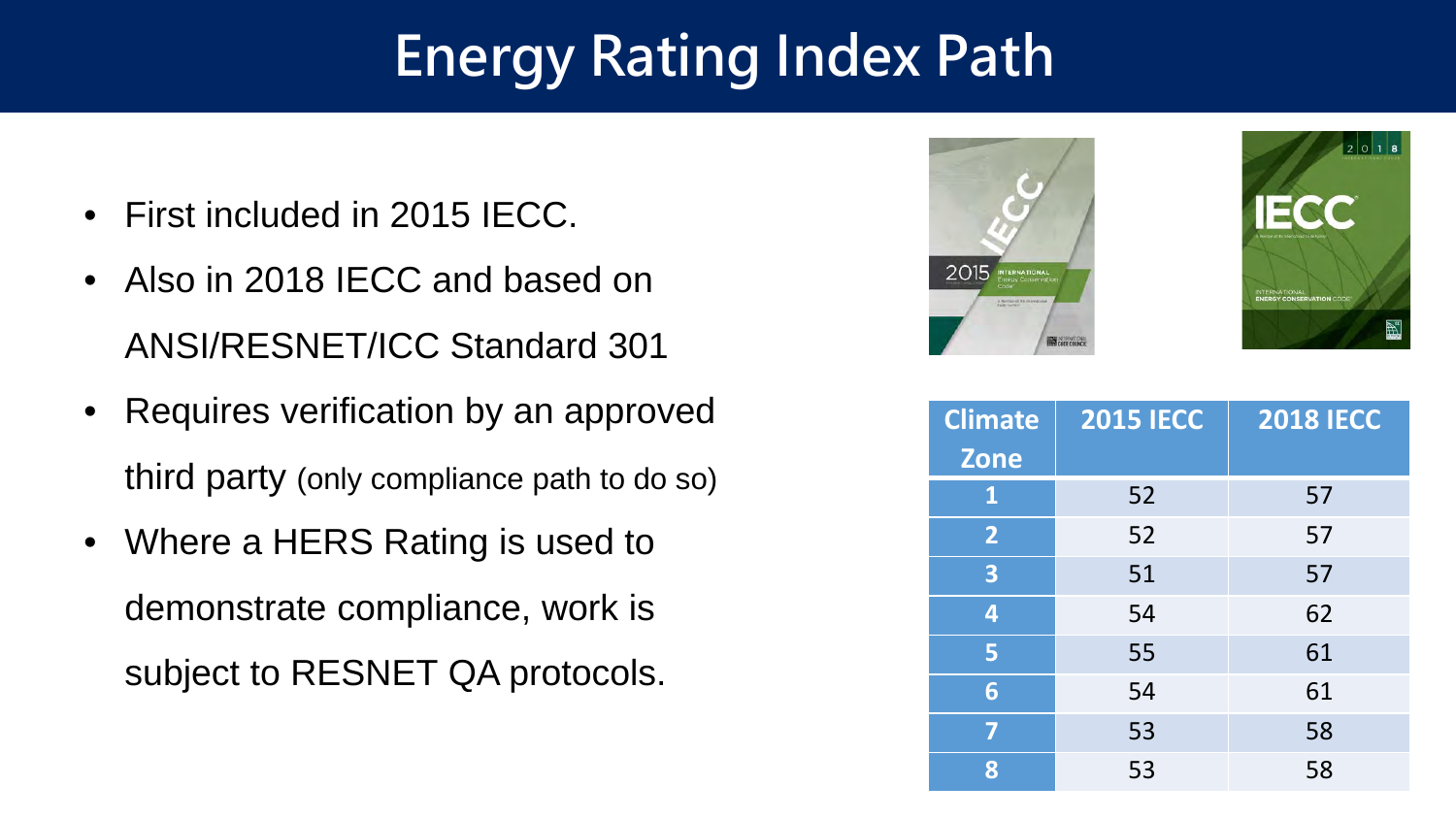## **ERI Adoption**

- ERI Adoption means potentially more HERS Raters involved with code compliance
- Two states without ERI are in top 3 by % ratings.

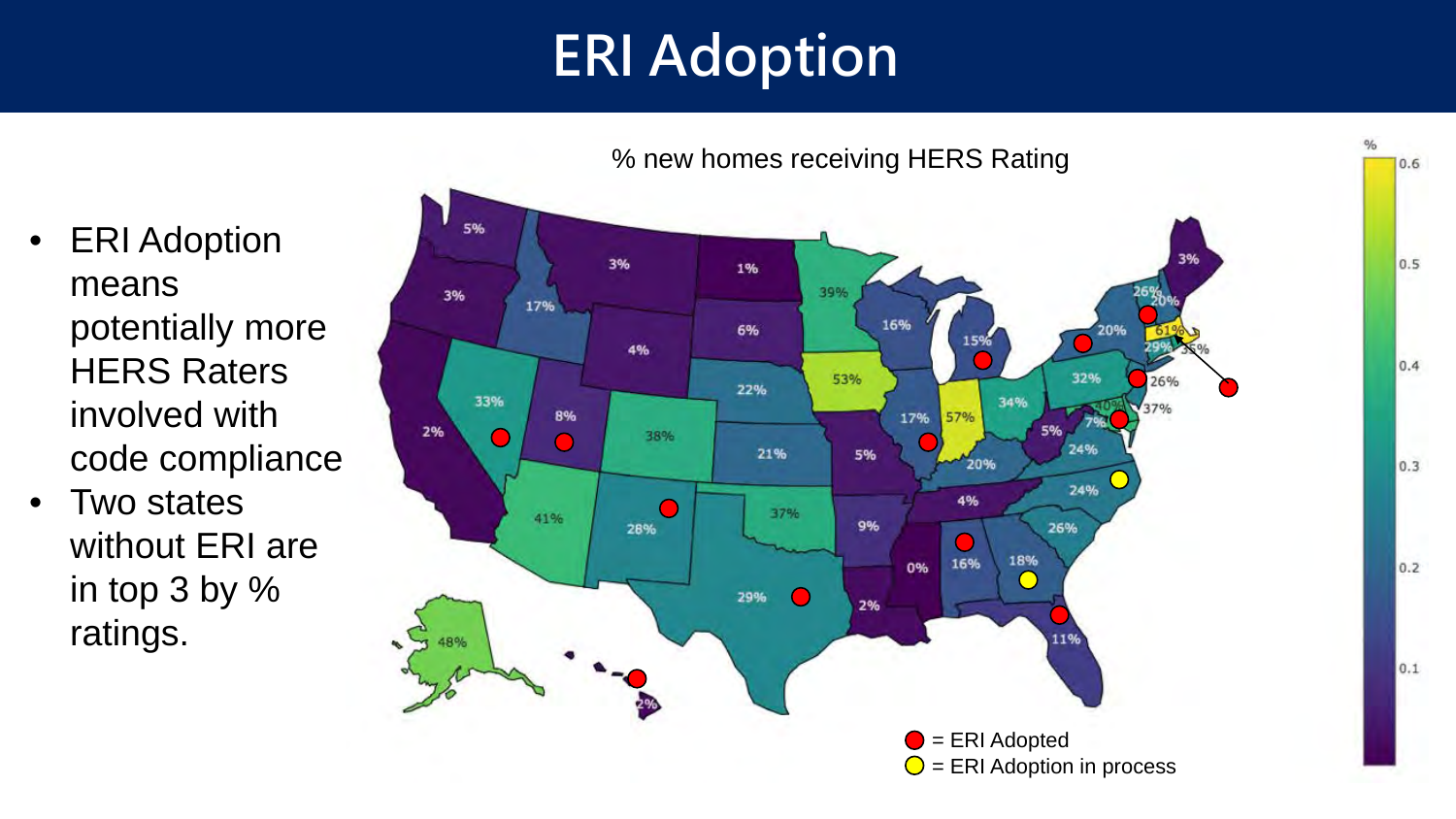## **Potential Concerns**

- Only "Confirmed", "Threshold" and "Sampled" HERS Ratings are subject to RESNET QA
- Code officials should request a confirmed or sampled rating report, not "Projected", before a C of O issued
- HERS Raters conducting duct and envelope leakage testing in the absence of an official HERS Rating are not subject to QA
- RESNET encourages all HERS Raters to obtain the IECC Residential Energy Inspector/Plans Examiner Certification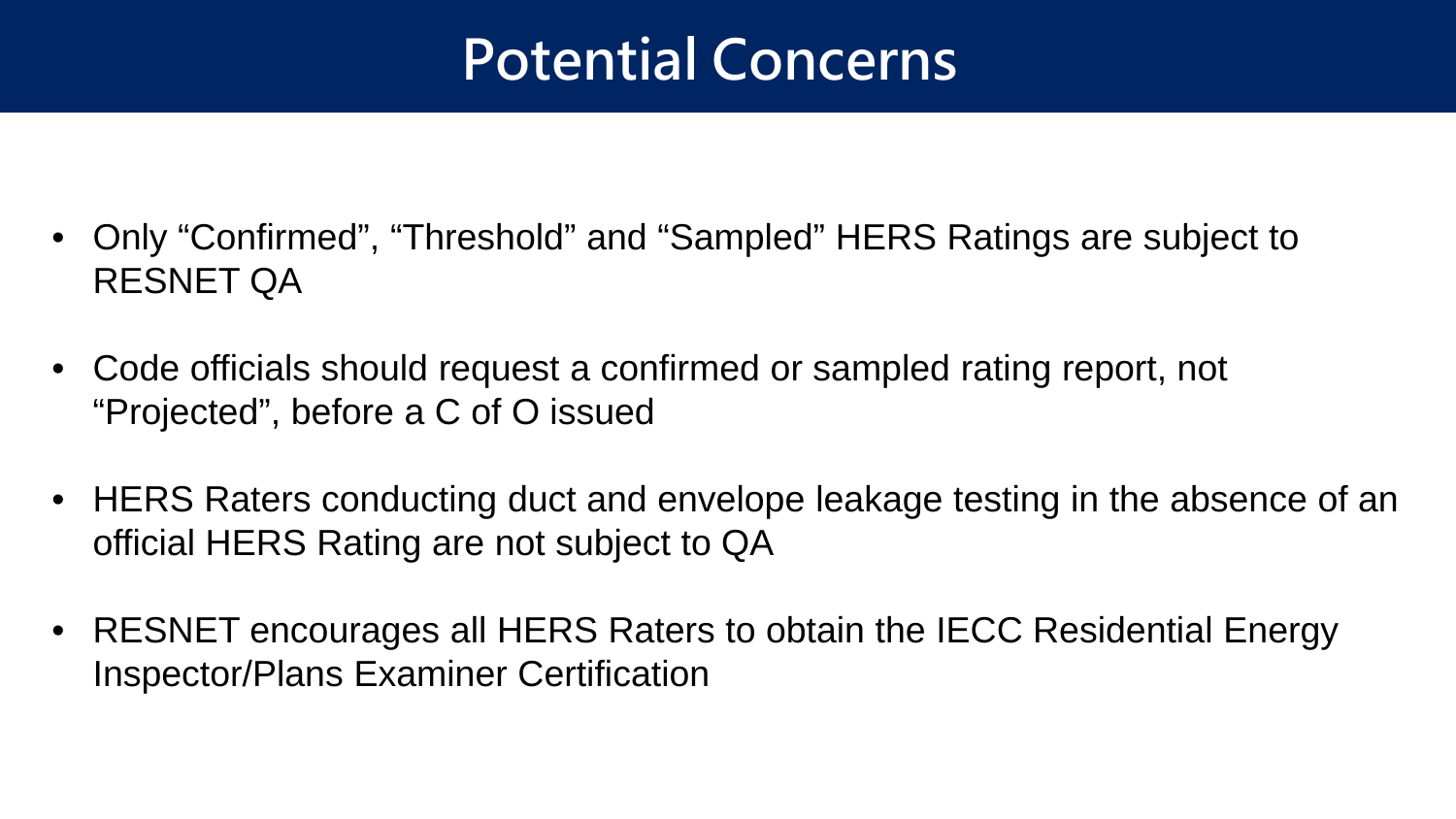#### **What does the future hold?**

More reference standards for specialized testing Move away from prescriptive compliance path

Increasing IECC requirements and complexity

Shortage of code officials, inspectors, plan reviewers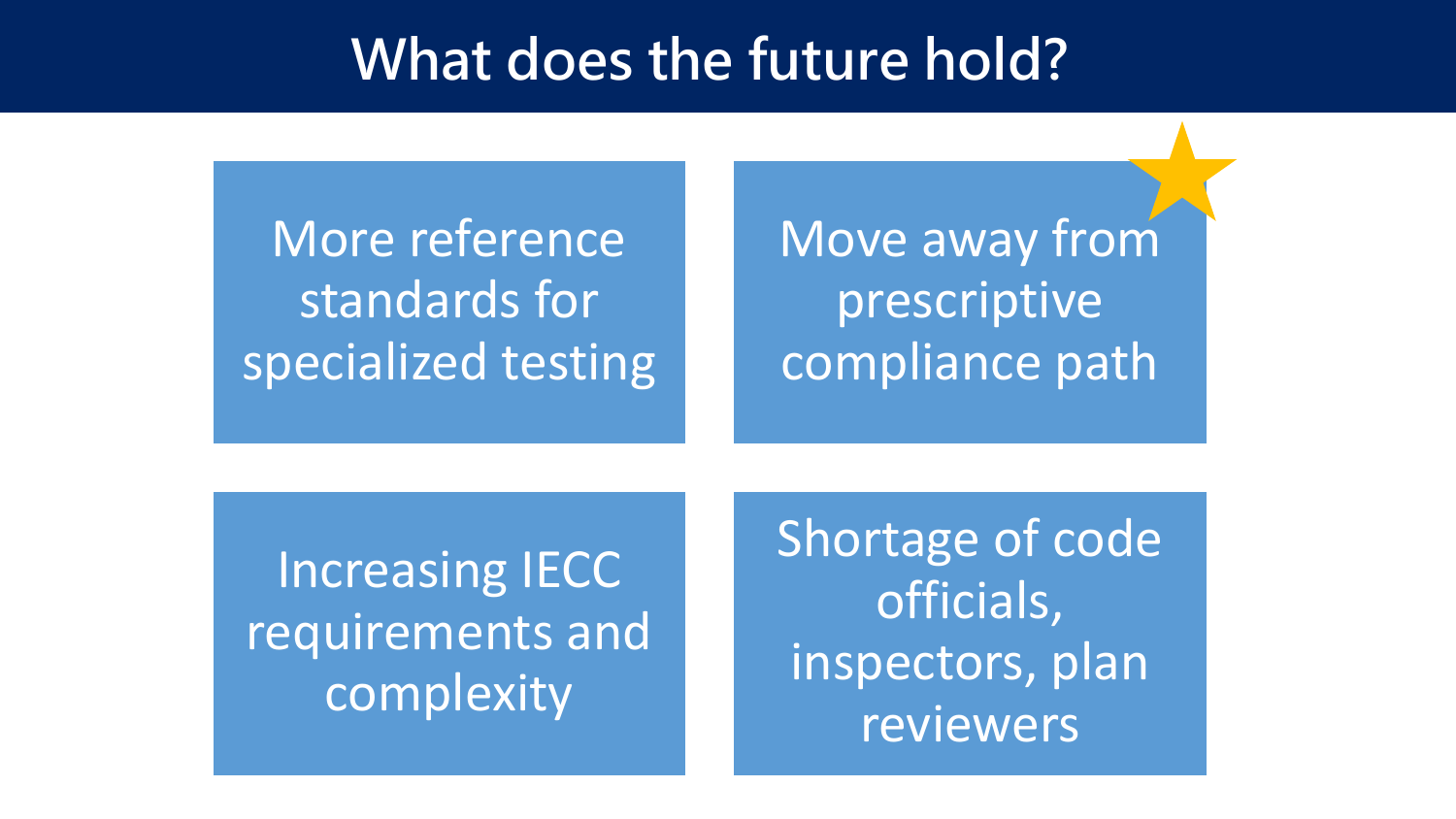#### **What does the future hold?**

Third parties fill larger role in energy code compliance

Third parties expected to have energy code certification

Code officials verify documentation

Code officials slowly begin to play more of a QA role for energy